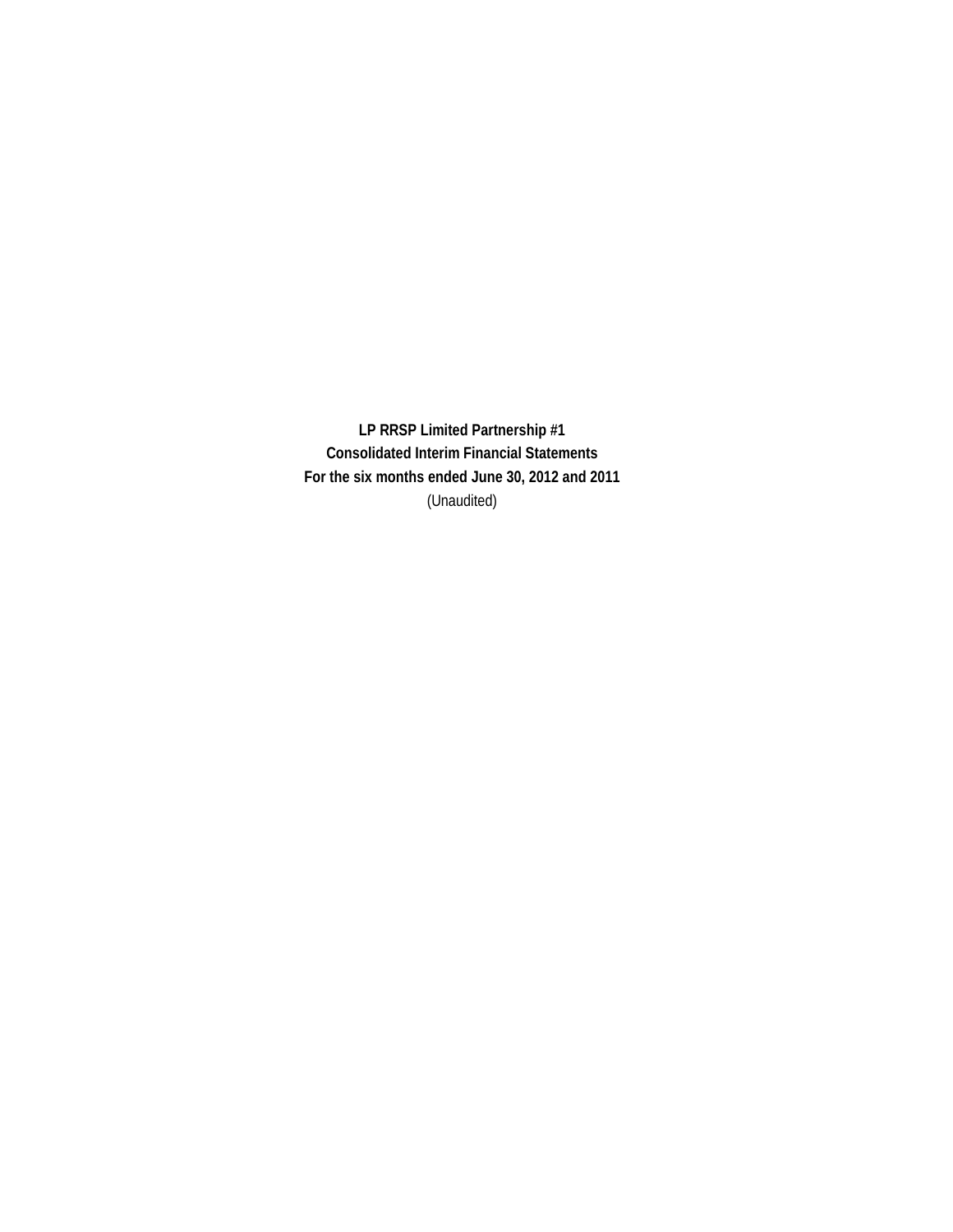#### **NOTICE TO READER**

These interim financial statements are the responsibility of management. In the opinion of management, these interim financial statements have been prepared within acceptable limits of materiality, and are in accordance with International Financial Reporting Standards appropriate in the circumstances.

These financial statements have not been audited by an independent firm of chartered accountants. Readers are cautioned that these statements may not be appropriate for their purposes.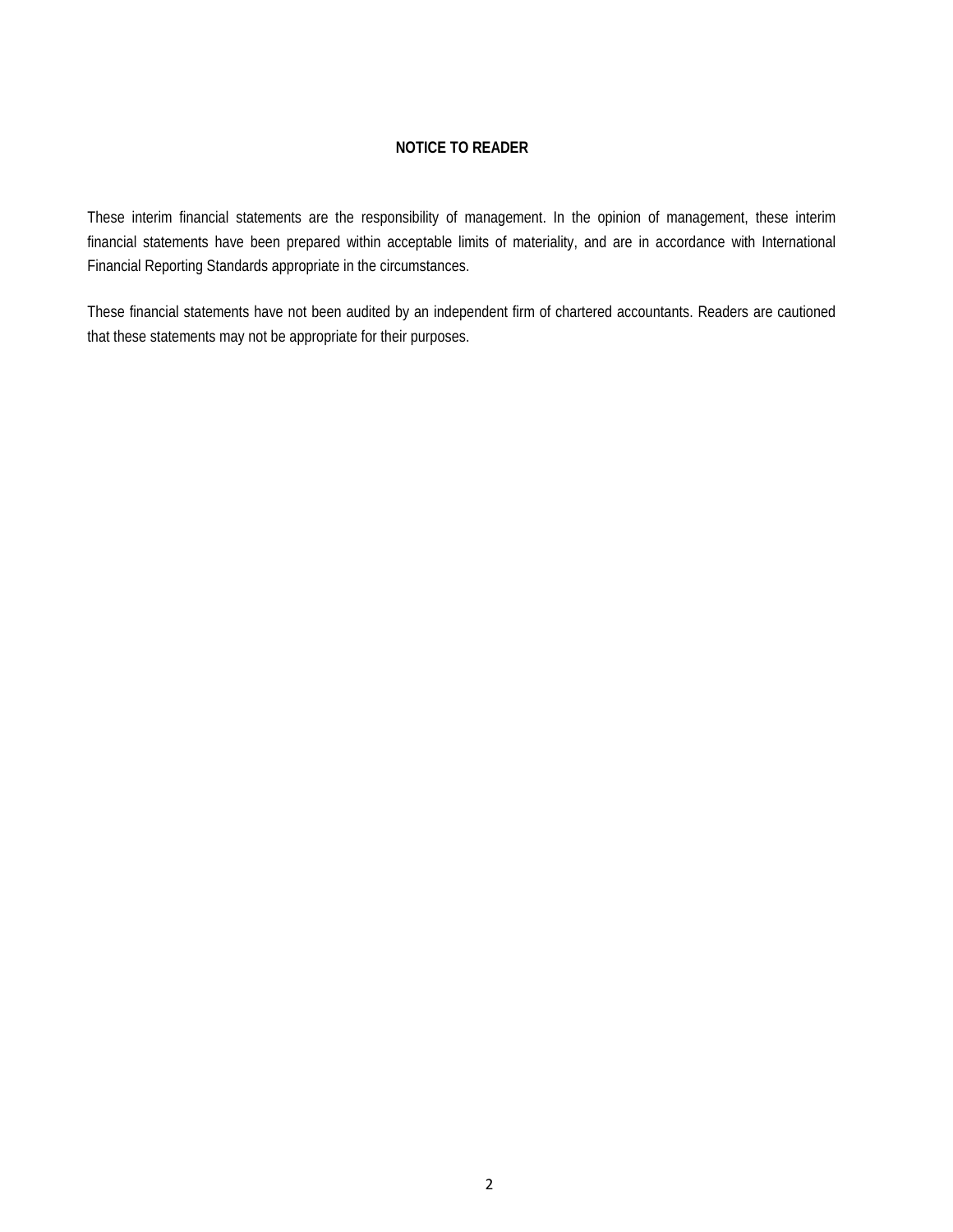# **LP RRSP Limited Partnership #1 Consolidated Interim Balance Sheets** (Unaudited)

|                                                    | June 30, 2012 | Dec. 31, 2011 |
|----------------------------------------------------|---------------|---------------|
|                                                    |               |               |
| Assets                                             |               |               |
| Investment in Limited Partnership Land Pool (2007) | 5,749,648     | 5,956,927     |
|                                                    | 5,749,648     | 5,956,927     |
| Liabilities                                        |               |               |
| Accounts payable and accrued liabilities           |               |               |
| Amounts due to related parties                     | 352,084       | 348,162       |
|                                                    | 352,084       | 348,162       |
| Equity                                             |               |               |
| General partner                                    | 10            | 10            |
| Limited partners                                   | 5,397,554     | 5,608,755     |
|                                                    | 5,397,564     | 5,608,765     |
|                                                    |               |               |
|                                                    | 5,749,648     | 5,956,927     |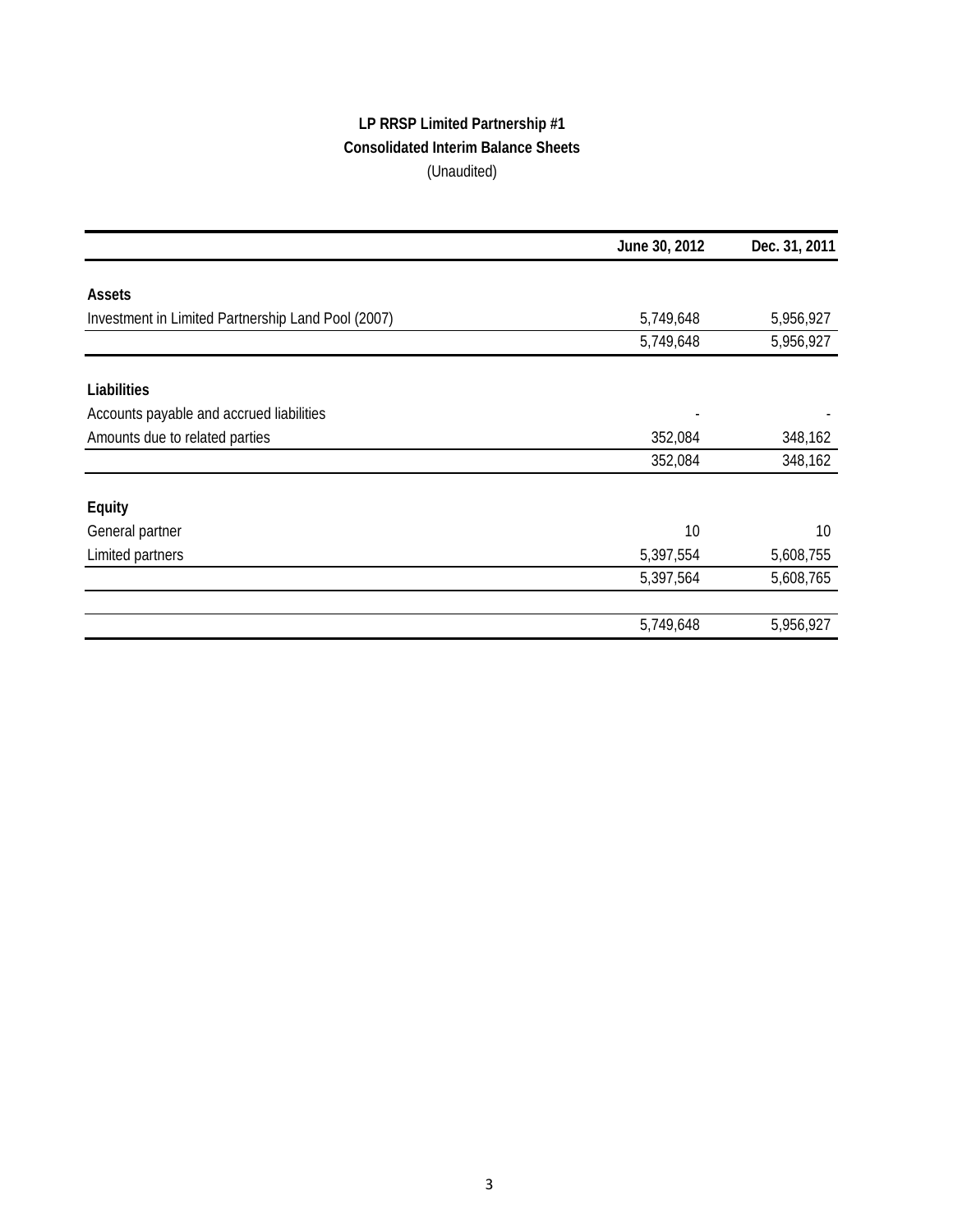## **LP RRSP Limited Partnership #1 Consolidated Interim Statements of Comprehensive Income** (Unaudited)

|                                            | Six months ended June 30, |           |  |
|--------------------------------------------|---------------------------|-----------|--|
|                                            | 2012                      | 2011      |  |
|                                            |                           |           |  |
| <b>Expenses</b>                            |                           |           |  |
| Loss on investments                        | 207,278                   | 214,054   |  |
| General and administrative expenses        | 3,923                     | 3,034     |  |
|                                            | 211,201                   | 217,088   |  |
| Loss being comprehensive loss for the year | (211, 201)                | (217,088) |  |

## **Consolidated Interim Statements of Partners' Equity For the six months ended June 30, 2012 and 2011** (Unaudited) **LP RRSP Limited Partnership #1**

|                                                                             | Net Partners' | Retained      | Partners'     |  |
|-----------------------------------------------------------------------------|---------------|---------------|---------------|--|
|                                                                             | Contributions | Earnings      | <b>Equity</b> |  |
| At December 31, 2010                                                        | 9,834,553     | (3,865,962)   | 5,968,591     |  |
| Loss being comprehensive loss for the six months ended<br>June 30, 2011     |               | (217,088)     | (217,088)     |  |
| At June 30, 2011                                                            | 9,834,553     | (4,083,050)   | 5,751,503     |  |
| Loss being comprehensive loss for the six months ended<br>December 31, 2011 |               | (142, 738)    | (142, 738)    |  |
| At December 31, 2011                                                        | 9,834,553     | (4, 225, 788) | 5,608,765     |  |
| Loss being comprehensive loss for the six months ended<br>June 30, 2012     |               | (211, 201)    | (211, 201)    |  |
| At June 30, 2012                                                            | 9,834,553     | (4,436,989)   | 5,397,564     |  |